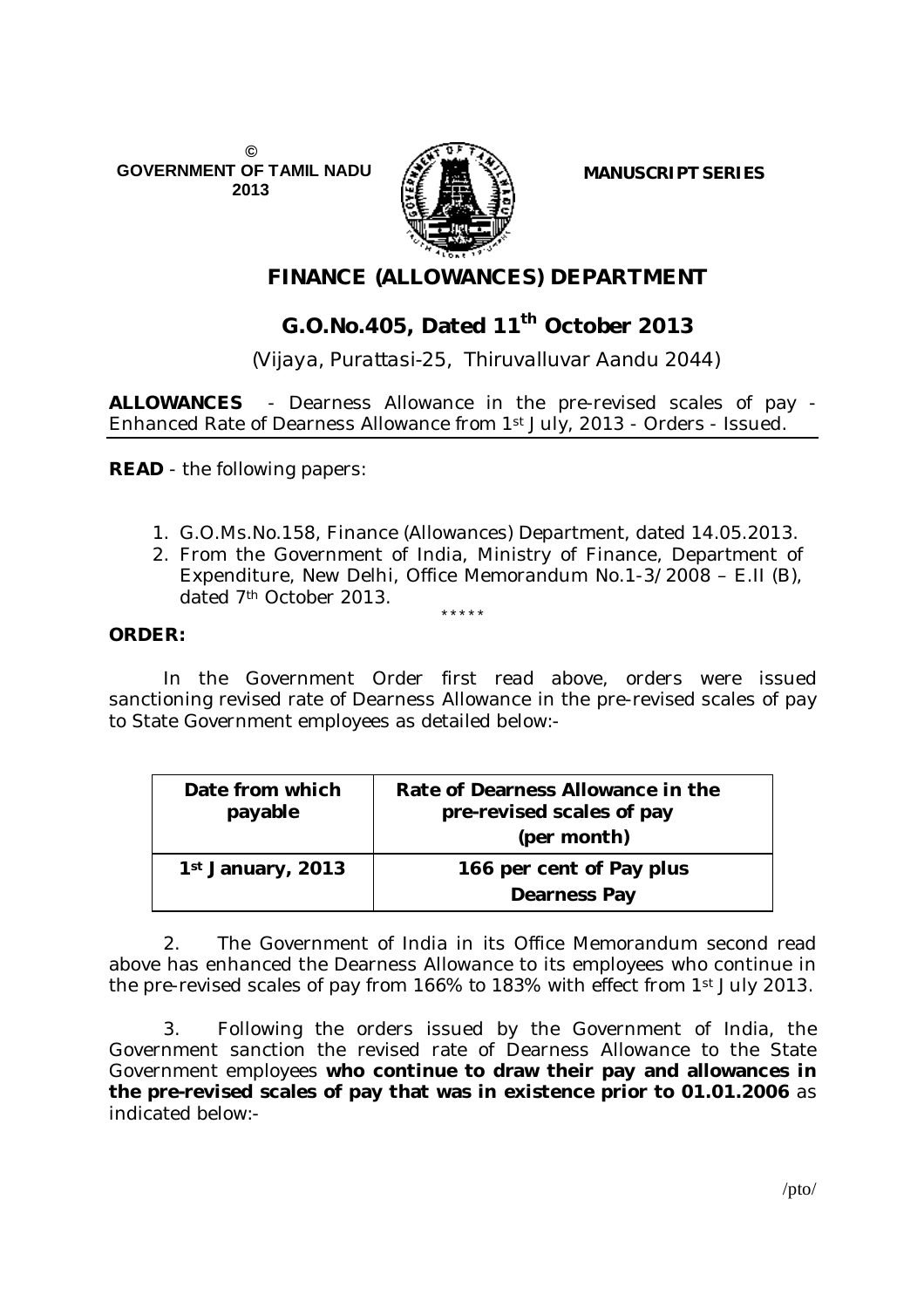| Date from which<br>payable | Rate of Dearness Allowance in the<br>pre-revised scales of pay<br>(per month) |
|----------------------------|-------------------------------------------------------------------------------|
| $1st$ July 2013            | 183 per cent of Pay plus<br><b>Dearness Pay</b>                               |

4. The Government also direct that the Dearness Allowance increase shall be paid in cash with effect from 01.07.2013.

5. While working out the revised Dearness Allowance, fraction of a rupee shall be rounded off to next higher rupee if such fraction is 50 paise and above and shall be ignored if it is less than 50 paise.

6. The Government also direct that the revised Dearness Allowance sanctioned above, shall be admissible to full time employees who are at present getting Dearness Allowance and paid from contingencies at fixed monthly rates. The revised rates of Dearness Allowance sanctioned in this order shall not be admissible to part time employees.

7. The revised Dearness Allowance sanctioned in this order will also apply to the teaching and non-teaching staff working in aided educational institutions, employees under local bodies, employees governed by the University Grants Commission/All India Council for Technical Education scales of pay, the Teachers/Physical Directors/Librarians in Government and Aided Polytechnics and Special Diploma Institutions, Village Assistants in Revenue Department, Noon Meal Organisers, Child Welfare Organisers, Anganwadi Workers, Cooks, Helpers, Panchayat Assistants/Clerks in Village Panchayat under Rural Development and Panchayat Raj Department.

8. The expenditure shall be debited to the detailed head of account `03. Dearness Allowance' under the relevant minor, sub-major and major heads of account.

9. The Treasury Officers / Pay and Accounts Officers are requested to make payment of the revised Dearness Allowance when bills are presented without waiting for the authorisation from the Principal Accountant General (A&E) Tamil Nadu, Chennai-18.

## **(BY ORDER OF THE GOVERNOR)**

## **K. SHANMUGAM** PRINCIPAL SECRETARY TO GOVERNMENT.

**To**

All Secretaries to Government. The Secretary, Legislative Assembly Secretariat, Chennai-9.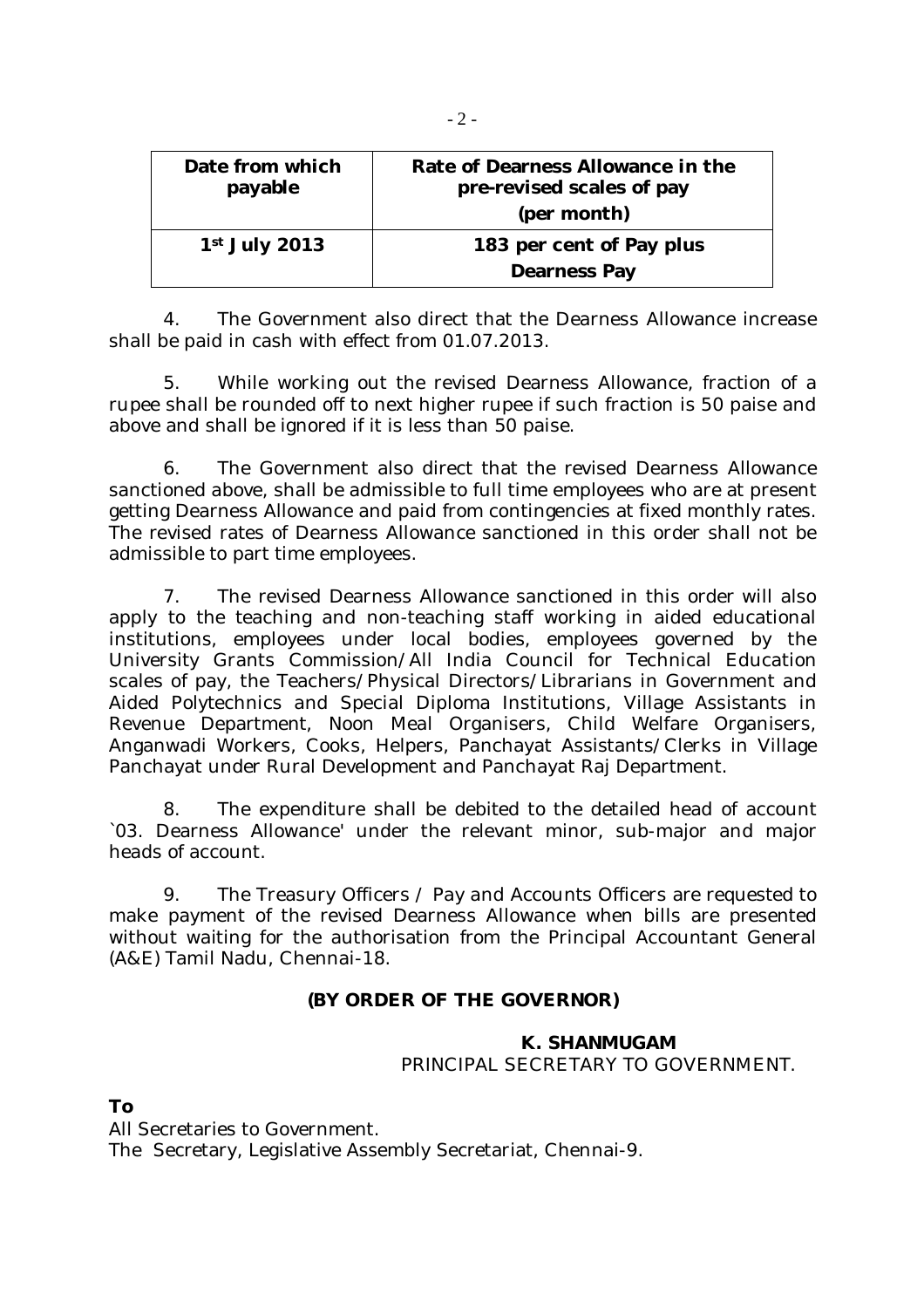The Secretary to the Governor, Chennai-22.

The Comptroller, Governor's Household, Raj Bhavan, Chennai-22.

The Governor's Secretariat, Raj Bhavan, Guindy, Chennai-22.

All Heads of Departments.

Tamil Nadu Information Commission, 2, Thiyagaraya Salai, Eldams Road junction, Teynampet, Chennai-18.

All Departments of Secretariat (OP/Bills)

All Sections in Finance Department.

All Collectors / All District Judges / All Chief Judicial Magistrates.

The Accountant General (Accounts and Entitlements), Chennai-18.

The Accountant General (Accounts and Entitlements), Chennai-18 (by name).

The Principal Accountant General (Audit I), Chennai-18.

The Principal Accountant General (Audit I), Chennai-18 (by name).

The Accountant General (Audit II), Chennai-18.

The Accountant General (Audit II), Chennai-18 (by name).

The Accountant General (CAB), Chennai -9 / Madurai.

The Director of Treasuries and Accounts, Chennai-15.

All Regional Joint Directors of Treasuries and Accounts, Department.

The Pay and Accounts Officer (East) Chennai-5.

The Pay and Accounts Officer (Secretariat) Chennai-9.

The Pay and Accounts Officer (South) Chennai-35.

The Pay and Accounts Officer (North) Chennai-79.

The Pay and Accounts Officer, Madurai-1.

All Treasury Officers / All Sub-Treasury Officers.

The Chairman, Tamil Nadu Public Service Commission, Chennai-3.

The Commissioner of Tribunal for Disciplinary Proceedings, No.6 Manickeswari Road, Chennai-10.

The Registrar General, High Court, Chennai-104.

The Registrars of all Universities/Agricultural University, Coimbatore.

- All State owned Corporations and Statutory Boards.
- The Commissioner, Corporation of Chennai / Madurai / Coimbatore / Tiruchirappalli / Salem / Tirunelveli / Erode / Tirupur.
- All Divisional Development Officers.
- All Tahsildars.

All Block Development Officers.

All Municipal Commissioners.

All Revenue Divisional Officers.

All Chief Educational Officers.

The Project Co-ordinator, Tamil Nadu Integrated Nutrition Project, Tharamani, Chennai.

All Recognised Service Associations.

## **Copy to**:

The Private Secretary to the Chief Secretary to Government, Chennai-9.

The Private Secretary to the Principal Secretary to Government, Finance Department, Chennai-9.

The Secretary to Chief Minister, Chennai-9.